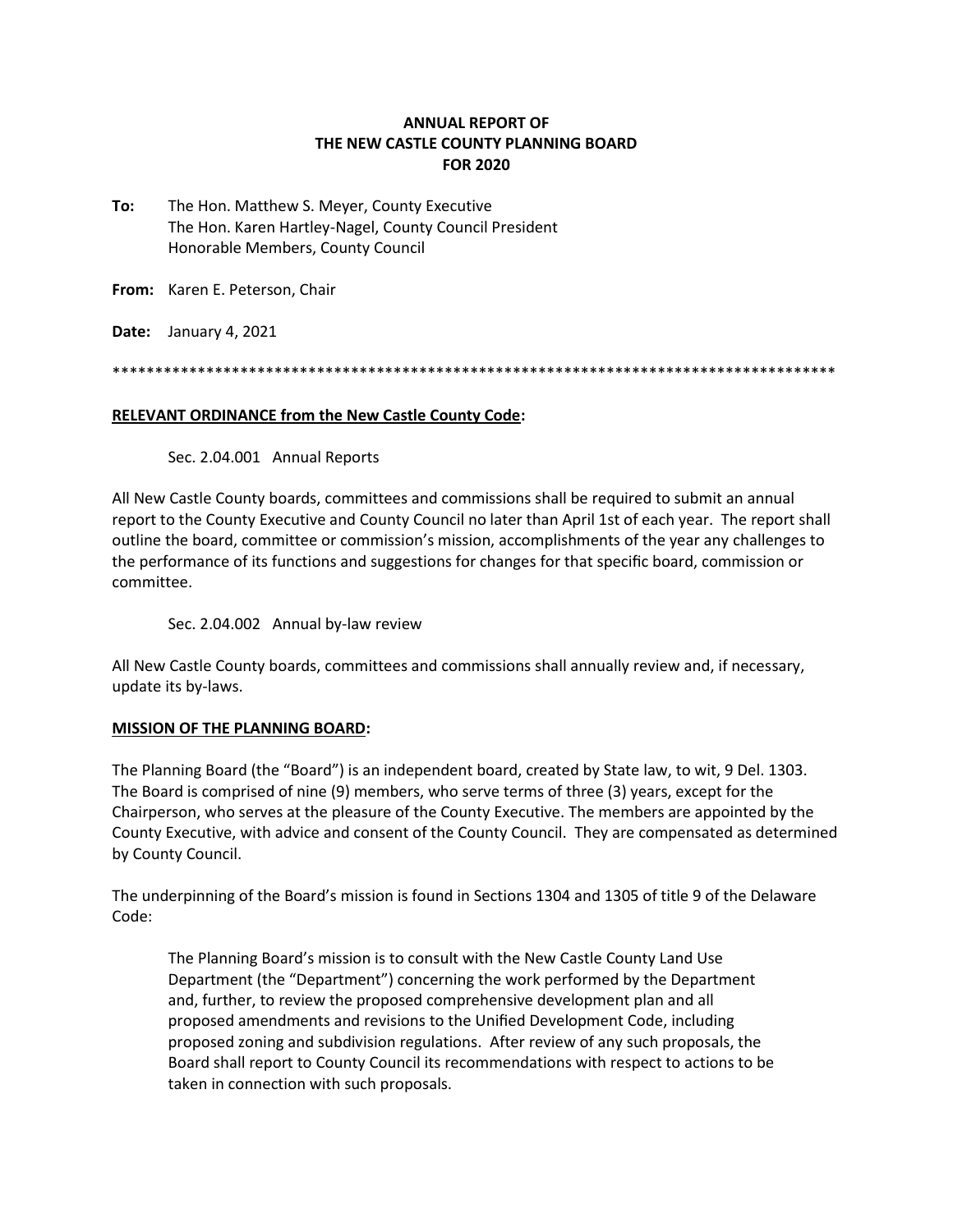Further specificity of the Board's function can be found in the New Castle County Code:

Sec.40.30.310. Planning Board

The Planning Board shall consist of nine (9) members, having the following powers and duties:

- A. To review, hear, consider, and make recommendations to approve or disapprove applications for zoning map and Code text amendments, as indicated in Table 40.30.10;
- B. To initiate, prepare, or cause to be prepared, a zoning or land development code or amendments thereto, and make recommendations to County Council and the County Executive as the Board deems appropriate;
- C. To prepare, or cause to be prepared, the Comprehensive Development Plan or any element or portion thereof, and make recommendations to County Council and the County Executive as the Board deems appropriate;
- D. To initiate, review, hear, consider, and make recommendations to County Council and the County Executive to approve or disapprove amendments to the Comprehensive Development Plan;
- E. To adopt additional or amended rules of procedure consistent with this Section to govern the Planning Board's proceedings;
- F. To conduct studies of the County's resources and needs and to report its findings and recommendations, with reference thereto from time to time, to County Council and the County Executive; and
- G. Any other power or duty provided for under State law or indicated in Table 40.30.110 of this Article.

# **ACTIVITIES**

## Board Membership.

The Board is presently operating with a full complement of members. Attendance is good and there have been no problems with getting a quorum for hearings and business meetings.

## Attendance (17 meetings)

| Present | Excused | Absent |
|---------|---------|--------|
| 15      | 2       |        |
| 15      | 1       | 1      |
| 15      | 1       | 1      |
| 16      | 1       | 0      |
| 13      | 2       | 2      |
| 17      | Ω       | 0      |
| 16      | 1       | 0      |
| 17      | 0       | 0      |
| 15      |         | 2      |
|         |         |        |

## Board By-Laws and Special Rules of Order.

There were no changes to the Board's By-Laws and Special Rules of Order. A review of the Board's By-Laws (as required by law) was held at the Board's business meeting of December 15, 2020.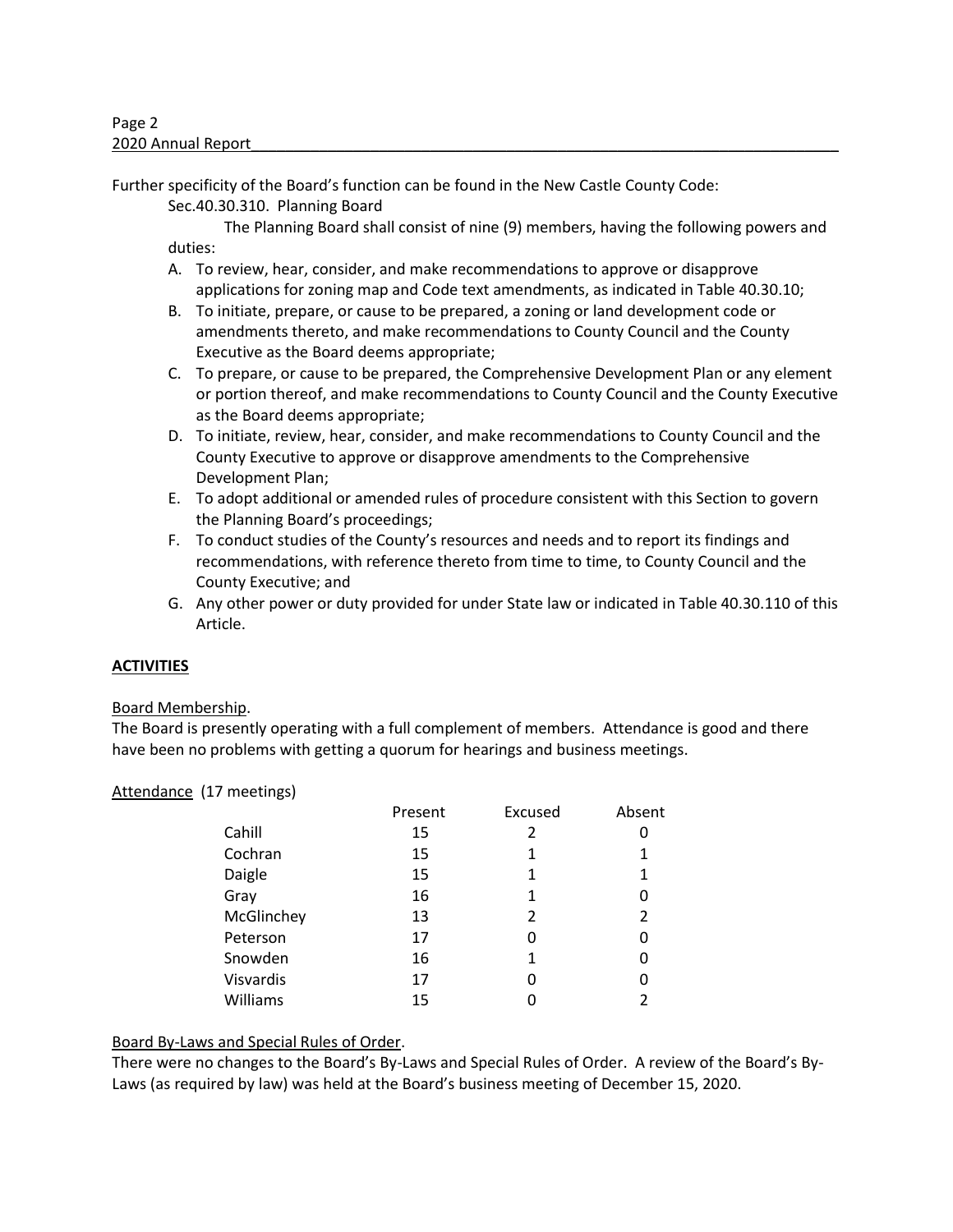Page 3 2020 Annual Report

## Text Amendments

Twelve (12) text amendments were heard by the Board in 2020. Eleven (11) were UDC amendments and one (1) was a Comprehensive Development Plan amendment.

- App. 2019-0793-T (Ord. 19-120) to amend the UDC regarding text amendment procedures.
- App. 2020-0004-T (Ord. 20-008) to amend UDC regarding industrial uses.
- App. 2020-0160-T (Ord. 20-015) to amend UDC regarding the protection of historic resources and properties designated for preservation as part of a record plan.
- App. 2020-0247-T (Ord. 20-038) to amend UDC regarding neighborhood book exchange boxes.
- App. 2020-0300-T (Ord. 20-070) to amend UDC regarding outdoor sales and services.
- App. 2020-0301-T (Ord. 29-071) to amend UDC regarding transferable development rights and bonuses and historic resources.
- App. 2020-0325-T (Ord. 20-074) to amend UDC regarding mezzanine space in site capacity calculations.
- App. 2020-0475-T (Ord. 20-097) to amend UDC regarding byway overlays.
- App. 2020-0476-T (Ord. 20-090) to amend UDC regarding open space and common facilities.
- App. 2020-0482-T (Ord. 20-091) to amend UDC regarding the process relating to text amendments and amendments or substitutes thereto.
- App. 2020-0487-T to amend UDC regarding meetings, hearings, and procedures for boards, committees, commissions, and County Council.
- App. 2020-0616-T (Ord.20-101) to amend Comprehensive Development Plan to require a social justice element, an environmental justice element, and a hazards mitigation element be included in plans.

## Public Hearings

The Board typically holds public hearings on the first Tuesday evening of every month, as needed. These public hearings are jointly held by the Board and the Department of Land Use. In 2020, the Board held eight (8) public hearings. The table below provides a summary of the applications heard by the Board.

|                | <b>Exploratory</b><br>Plan | <b>Subdivision</b><br><b>Appeal</b> | <b>Rezoning</b> | <b>Deed</b><br><b>Restriction</b> | <b>Text</b><br>Amendment | <b>Subdivision</b><br>Variance |
|----------------|----------------------------|-------------------------------------|-----------------|-----------------------------------|--------------------------|--------------------------------|
| <b>Hearing</b> |                            |                                     |                 | Change                            |                          |                                |
| <b>Date</b>    |                            |                                     |                 |                                   |                          |                                |
| 3/03/20        | $\mathbf{1}$               |                                     |                 |                                   |                          |                                |
| 05/05/20       | 1                          |                                     | 1               |                                   | $\overline{2}$           |                                |
| 06/02/20       | 1                          |                                     |                 |                                   |                          |                                |
| 07/07/20       |                            |                                     |                 |                                   | 3                        |                                |
| 09/01/20       |                            |                                     |                 |                                   | $\overline{2}$           |                                |
| 10/06/20       | $\mathbf{1}$               |                                     | 1               |                                   |                          |                                |
| 11/04/20       |                            |                                     | 1               |                                   | 1                        |                                |
| 12/01/20       | 1                          |                                     |                 |                                   | 4                        |                                |
| Total: 20      | 5                          | 0                                   | 3               | 0                                 | 12                       | 0                              |